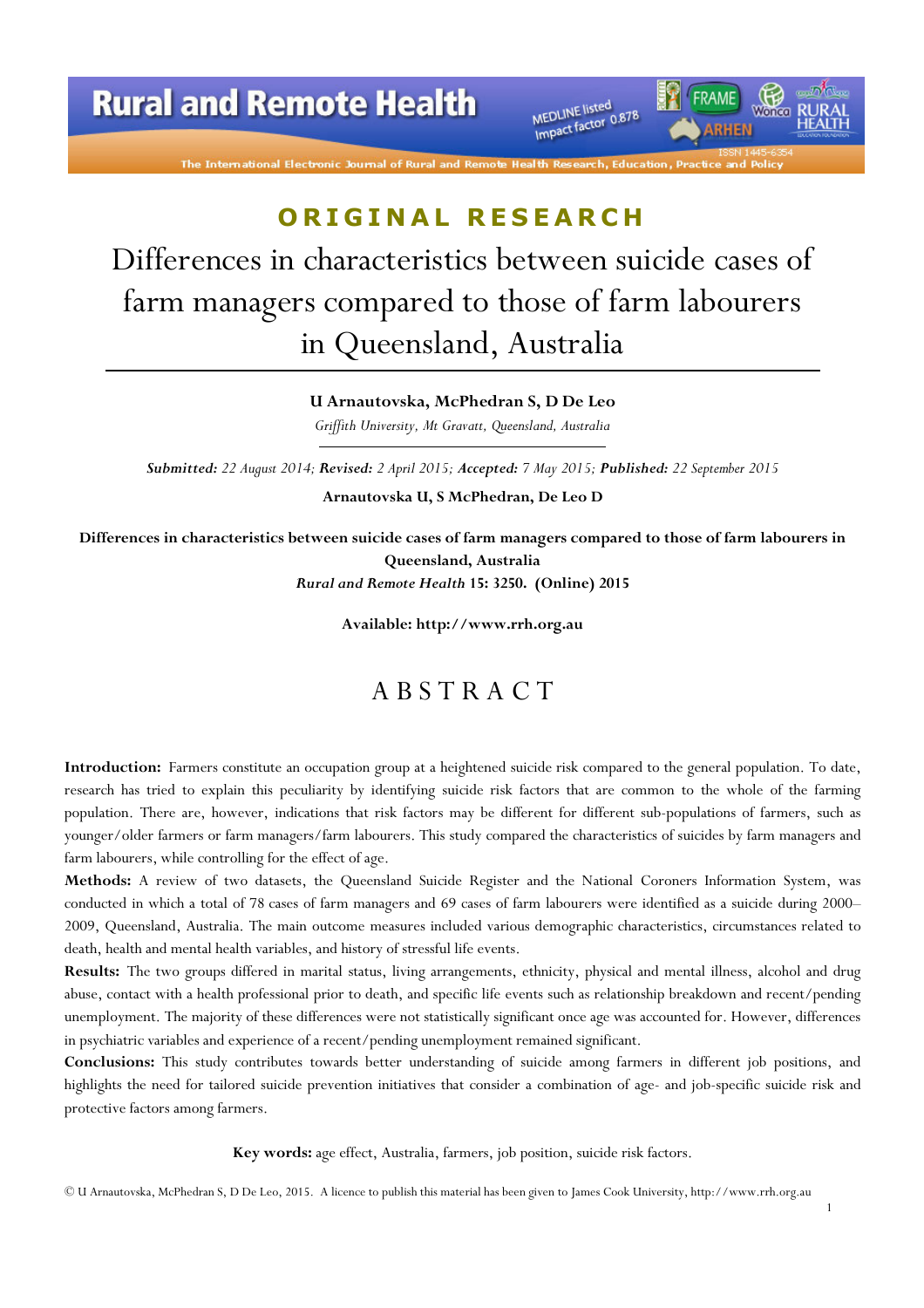The International Electronic Journal of Rural and Remote Health Research, Education Practice and Policy

### Introduction

Farmers in Australia have been recognised to be at a heightened risk for suicide<sup>1,2</sup>. Similarly, suicide rates among farmers are elevated in other countries across the world, including the USA, Brazil, England, India, and New Zealand<sup>3-</sup> 7 . Possible explanations for high suicide rates in farming, and rural populations more broadly, typically include the circumstances associated with rural living conditions, such as geographic isolation<sup>8</sup>, natural disasters and financial stressors related with these disasters<sup>9</sup>, and other economic and sociopolitical factors, such as reduced farm production causing depopulation of rural areas and associated weakening of traditional community ties and support<sup>8</sup>. In addition, high suicide rates among rural men (including farmers) have been linked with prevailing rural masculinity, characterised by men's traits of toughness, independence and reluctance to seek help $^{10,11}$ .

In response to ongoing concerns about farmer suicide, driven particularly by a series of natural disasters such as drought and flood, various mental health initiatives have been implemented in rural Australia. These initiatives generally aim to improve the detection of, and response to, mental health issues among farmers and, it is assumed, in turn reduce the high suicide rates, particularly among male farmers. One such initiative involved the development of a network of agencies working in the farming industry, to deliver mental health services based on empirical evidence about the mental health problems that farmers may be specifically likely to experience<sup>12</sup>. However, in spite of such mental health initiatives, suicide rates among Australian farmers continue to be higher compared to the general population<sup>1,2,11</sup>. Such a high farmer suicide rate implies that farmers are a complex population requiring complex suicide prevention initiatives. Such initiatives should consider suicide risk factors that are specific for different sub-populations of farmers and go beyond a focus on mental health to encompass broader personal, situational and structural challenges faced by farmers.

The available evidence on farmer suicide indicates that suicide rates and suicide risk of farmers may be affected by positionspecific (ie owner/manager versus hired worker) factors<sup>1</sup>. This research shows that farmers who are in manager positions, and die by suicide, tend to be older, and more often use firearms as a suicide method, compared to farmers who are not in owner/manager positions (eg farm labourers). Furthermore, it seems that the suicide rate of farm managers is affected more strongly by the 'health' of the agricultural industry (as indicated by the changes in the terms of trade index), compared to farm labourers<sup>1</sup>.

It is possible that apparent position-specific correlates of suicides may also be attributable to broader age differences between managers versus farm labourers; for example, older farmers may be more likely to be in owner/manager positions, and may experience different stressors to younger farmers (who may be more likely to be employed by farm managers, to do farm work). However, a study comparing younger and older male farmers  $(20-34 \text{ years} \text{ vs } \geq 65 \text{ years})$ in Iowa, USA, found that, regardless of job type, the proportion of suicides relative to employed males in general was higher among older than among younger farmers<sup>13</sup>. In contrast, a recent paper from Australia found that younger farmers (≤34 years), both male and female, had a higher suicide rate than older farmers (aged  $\geq$ 55 years)<sup>14</sup>. A possible reason for the discrepancy between these two studies may be that the Iowa study considered only white (Caucasian) males, whereas the Australian study included males and females, as well as Aboriginal and Torres Strait Islander persons (who are known to have a higher suicide rate than Caucasians, especially among younger age groups)<sup>15</sup>. However, the number of Aboriginal and Torres Strait Islander persons in the Australian study was comparatively small, and seems unlikely to offer a full explanation for the observed differences between the two studies. This highlights the importance of conducting more detailed examination of risk factors associated with suicide among farmers, across different job positions, while also controlling for age.



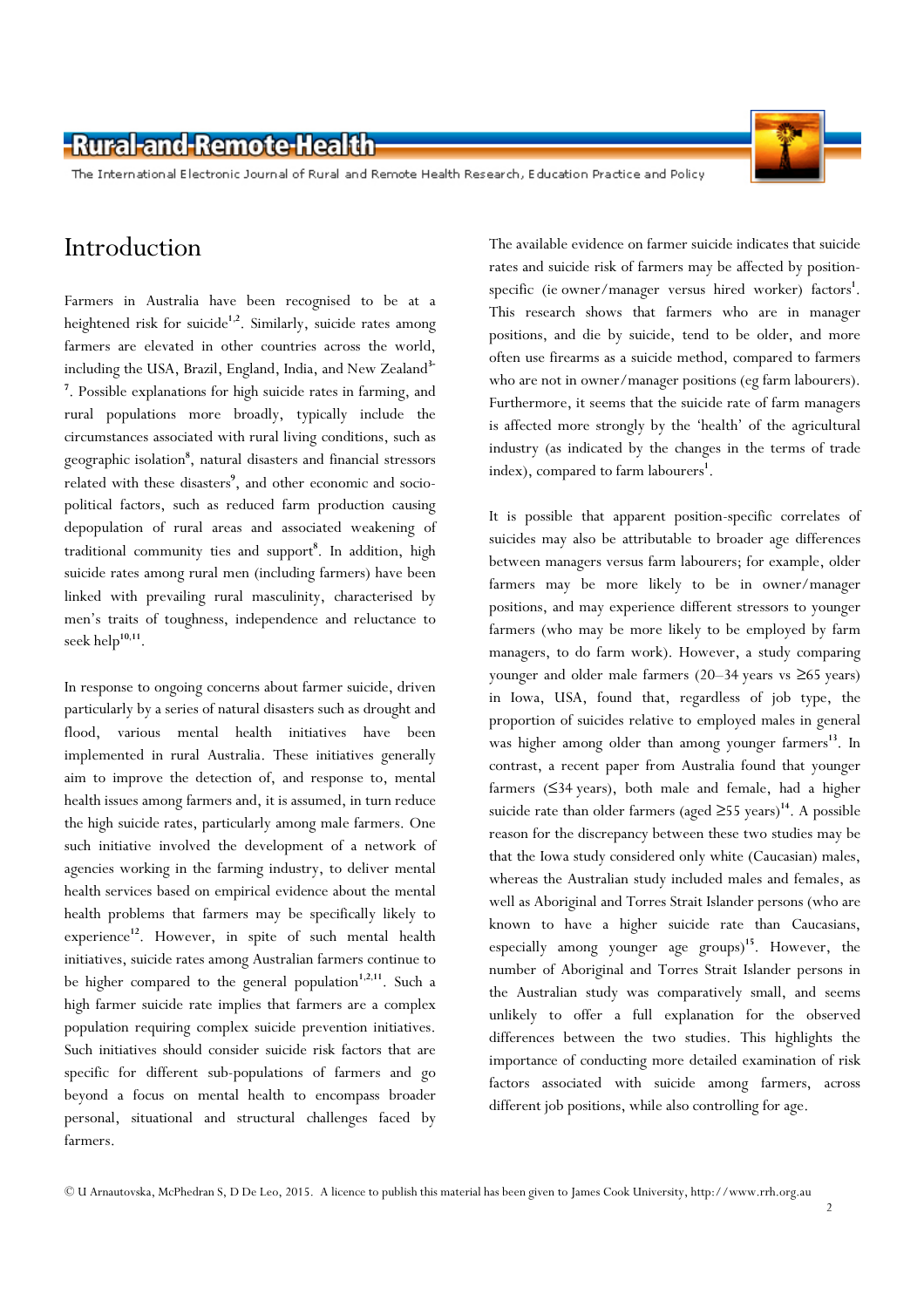The International Electronic Journal of Rural and Remote Health Research, Education Practice and Policy

While scant and in some aspects contradictory, research evidence on specific demographic and socioeconomic differences between farm managers and farm labourers nonetheless suggests that the two groups are likely to be exposed to and affected by different stressors<sup>1</sup>. However, a more comprehensive understanding of the potential differences in factors associated with suicide in farm managers relative to farm labourers, and whether differences between job positions may persist when age is controlled for, is still lacking. The aim of this article was therefore to explore whether suicide prevention for farmers may, indeed, warrant a 'job-specific' approach (or, alternatively, an 'age-specific' approach), by comparing the characteristics of suicides by farm managers with those of farm labourers in Queensland, Australia.

### Methods

#### Data sources and sample selection

Two data sources were used to identify suicide cases among farmers: the Queensland Suicide Register (QSR), an independent database of suicide cases, and the National Coroners Information System (NCIS), an internet-based database for Australian coronial cases. Information included in the QSR is based on the police report following a possible suicide, post-mortem autopsy and toxicology report, and coroner's findings. The QSR is the only mortality database in Australia that contains comprehensive information about the demographic characteristics of the deceased, circumstances of death and a range of other events, and circumstances preceding death (eg the presence and treatment of mental illness). The information contained in the NCIS, however, is based predominantly on coronial files and includes detailed demographic characteristics of the deceased and various circumstances of death (eg location of death, method).

The NCIS was helpful in identifying suicide cases in farmers because it contains several variables (eg key words, type of occupation, location of death) that can provide an indication of whether the deceased was a farmer or not. The search in

NCIS was limited to cases with external cause of death, and was used for cross-checking the identified cases with QSR and identifying any potential 'hidden' cases. Suicide cases from both datasets were extracted if the death occurred from 2000 to 2009. Only cases classified as suicide 'beyond reasonable doubt' or 'probable' were included. Previously published literature contains more details of data sources and sample selection process<sup>14,15</sup>.

When identifying farmers in the QSR, cases were included if their occupation at the time of death was classified as 'Farmers and farm managers' or 'Farm hands and assistants' (hereafter referred to as the 'farm managers' and 'farm labourers'). The term 'farm managers', however, may include both those who manage a farm that they own and those who are employed as managers by an external agency or organisation but do not actually own the farm. In order to identify those who were engaged in farming work only for a short time (eg holiday work), and farm work was not their usual occupation, living conditions and duration of employment at the time of death were reviewed. The term 'farm labourers' included individuals working in a range of farming-related occupations such as grazier (which is not a managing position), picker, shearer, ringer and stockman. Cases were excluded if they lived in a farming area (not necessarily on the farm), but worked in an industry other than farming, or they worked in the agricultural industry, but their usual residence was elsewhere than on a farm, and where there was no evidence to indicate that they were a farmer. Examples of the latter were workers within the secondary stage of food production who deal only with the final product, but are not directly involved with primary agricultural production.

All forms of employment were included (full-time, part-time and employed with no further details on mode of employment), as well as those who were unemployed and retired. The decision to include unemployed and retired farmers was based on the concept that the occupation of a farmer includes not only the actual work but is characterised by a strong identity of farmer, living in a farming community, and rarely 'retiring' from the place of work (ie the farm and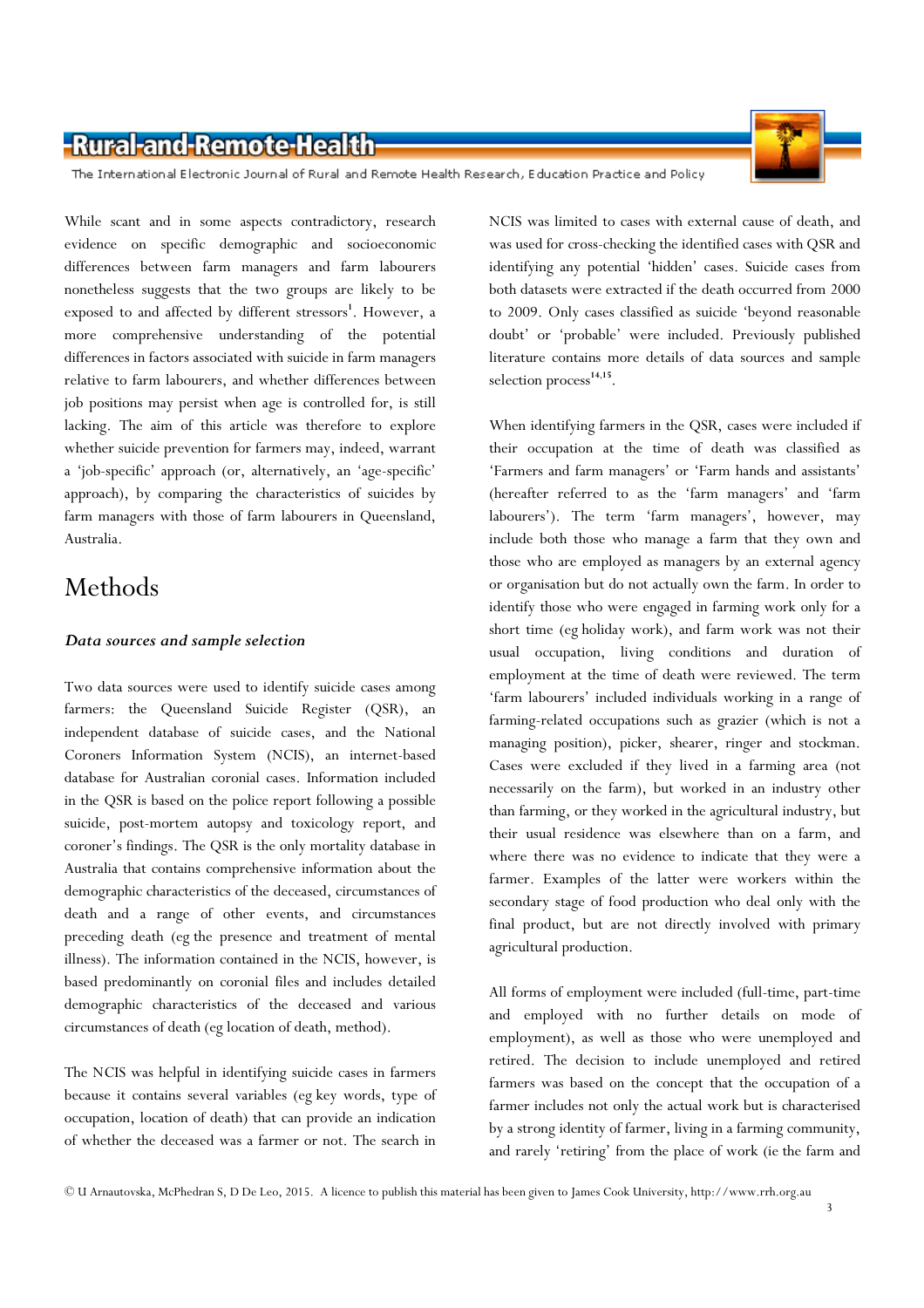The International Electronic Journal of Rural and Remote Health Research, Education Practice and Policy

the stock or  $\c{crops}$ <sup>16</sup>. Hence, it can be assumed that categorisation of a farmer as retired or unemployed is mainly used for enumeration purposes (eg census reporting), while in everyday life, retired and unemployed farmers still live and most likely work on a farm, as well as identify themselves as farmers.

#### Analysis

Variables included in the analysis covered demographic characteristics (age, sex, marital status, living conditions and ethnicity status), circumstances related to death (suicide methods, suicide note), history of suicidal behaviours (communication of suicide intent and suicide attempt in lifetime and in the past 12 months) and history of physical and mental illness, including contact with health professionals prior to death, and history of problematic alcohol and drug use. The analyses also looked at the history of stressful life events, such as recent or pending unemployment and financial problems. Missing or unknown values for some variables were considered to be due to information randomly missing (rather than indicating a specific characteristic of the group). Cases with such values were therefore excluded. Data were analysed using the Statistical Package for the Social Sciences v19 (SPSS; http://www.spss.com). Suicides by farm managers were compared to suicides by farm labourers on average age, using t-test for independent samples, and on all other variables, using a  $\chi^2$  analysis. Only variables where farm managers and farm labourers differed significantly  $(p<0.05)$  were included into a parsimonious two-step logistic regression, which was performed to determine whether differences persisted when age was controlled for. Step 1 included job position only, and step 2 included both job position and age at time of death.

#### Ethics approval

This study was approved by the Griffith University human research ethics committee (reference number OTH/04/12/HRE).

#### Results

Over the period 2000–2009, a total of 147 suicide cases were identified in Queensland. Of those, the farm managers group accounted for 78 (53.1%) cases, and the farm labourers group for 69 (46.9%) cases. Of the 78 farm managers cases, 72 (92.3%) were male, while of the 69 farm labourers, 60 (87.0%) were male ( $\chi^2$ =1.14, degrees of freedom (df)=1,  $p=0.28$ ). As expected, the average age of farm managers  $(55.3±16.5 \text{ years})$  was significantly higher than that of farm labourers (35.2 $\pm$ 13.9 years) ( $t_{(145)}$ =7.9, p<0.01). Regarding employment status, 120 farmers were employed at the time of death (60 farm managers and 60 farm labourers), 9 were unemployed (2 farm managers and 7 farm labourers), and 15 were retired (14 farm managers and 1 farm labourer). For three cases, the status of employment was unknown.

The most prevalent suicide method among farm managers was the use of firearms (51.3%), which was more common compared to farm labourers (27.5%) ( $\chi^2 = 8.59$ , df=1,  $p$ <0.01). In contrast, hanging was more prevalent among farm labourers (49.3%) than farm managers (25.6%)  $(\chi^2=8.80, df=1, p<0.01)$ , as was toxicity due to carbon monoxide (11.6% vs 2.6%) ( $\chi^2$ =4.71, df=1, p=0.03).

Table 1 shows that farm managers were more often married or in a de-facto relationship, lived with their spouses (as opposed to alone), and were more often of non-Indigenous ethnicity compared to farm labourers. Considering physical and mental health, farm managers more often had at least one physical and at least one mental illness. They had also been more often in contact with a mental health professional in the past 3 months prior to death and treated for their mental illness than farm labourers. However, farm labourers had significantly more frequent problematic alcohol and drug use compared to farm managers (Table 1).

Furthermore, while exposure to most stressful life events overall was similarly frequent for both groups (Table 2), farm labourers experienced 3.1 times more likely a relationship breakdown or separation, and were 4.5 times more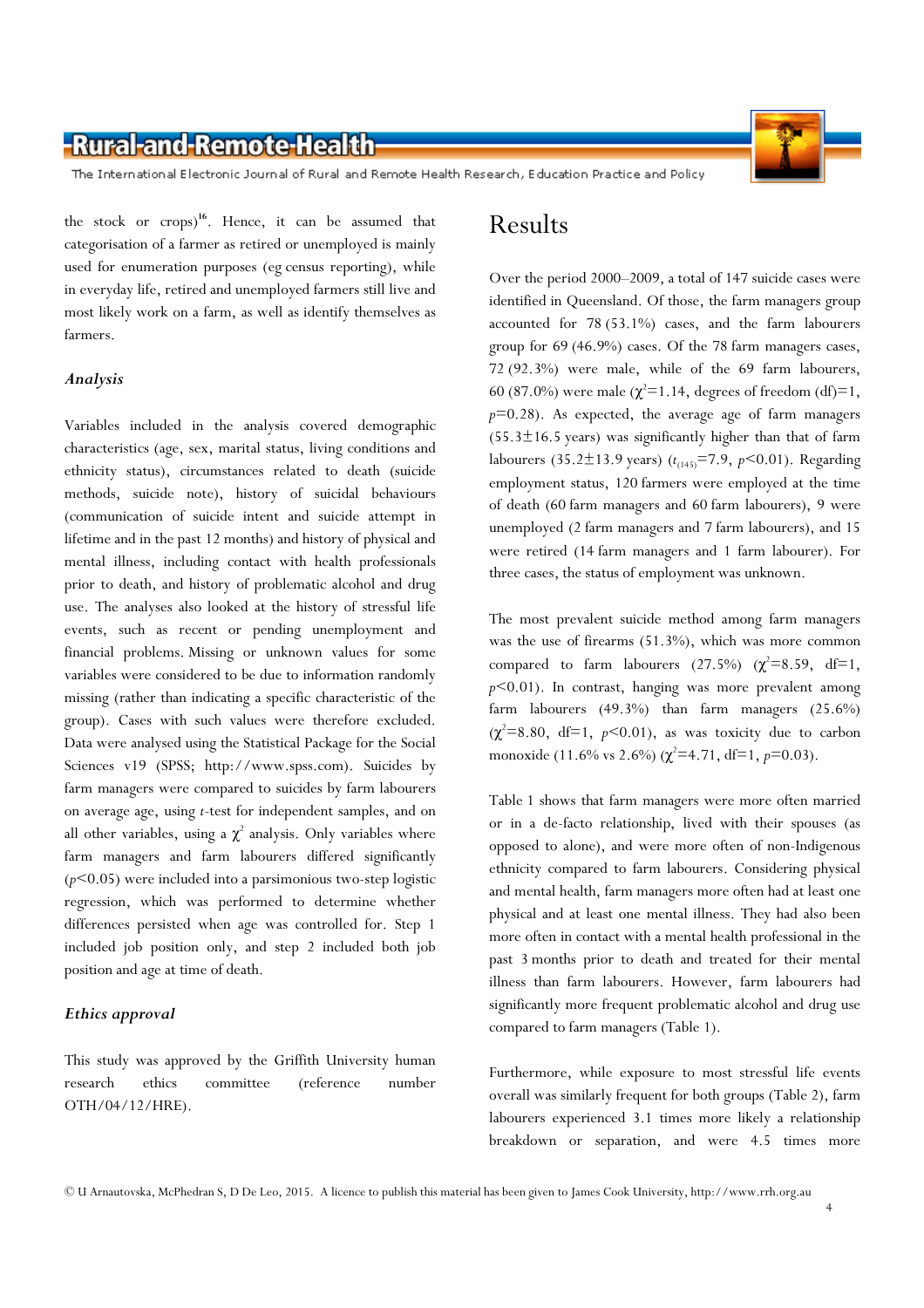The International Electronic Journal of Rural and Remote Health Research, Education Practice and Policy

frequently exposed to recent or pending unemployment, compared to the experiences of these two events among farm managers.

Logistic regression indicated that, when age was controlled for, differences in psychiatric history variables remained apparent between the two groups (managers vs labourers). However, few life event differences persisted between the two different job position groups when age was taken into account. The exception to this was in regard to recent or pending unemployment, with farm labourers continuing to be more likely to experience this event relative to farm managers. Table 3 summarises the regression results. Interpretative caution is necessary, given the relatively low sample sizes and wide confidence intervals obtained.

#### Discussion

In trying to understand factors driving the elevated suicide rates among farmers, studies have typically considered farmers as a homogenous group, often neglecting potential differences in this population, such as job status and age group. The results of this study show that suicide of farmers in different job positions appears to be related to a combination of position- and age-specific factors. These findings imply that suicide prevention initiatives in farming communities should be tailored to at least two subgroups of farmers, farm managers and farm labourers, as these groups are likely to experience different suicide risk factors.

Farm labourers were around three times as likely as farm managers who died by suicide to be divorced or separated; this demographic observation was also reflected in the experience of stressful life events among farm labourers. While the relatively small sample did not allow for regression analysis controlling for both age and marital status, when age was controlled for the job-position difference in the experience of relationship breakdown became not statistically significant. This implies that the difference between farm labourers and farm managers in exposure to this event may be more strongly related to the age of farm labourers than to their job position per se. However, it is also important to note that one specific job-position factor more commonly found among farm labourers irrespective of age – the experience of recent or pending unemployment (or potentially even unstable employment) – may contribute to relationship breakdown<sup>17</sup>.

These observations are important to consider when planning suicide prevention initiatives for farmers. Empirical evidence shows that relationship separation is an important suicide risk factor in overall population, particularly in males, and can lead to various other adverse life events, such as moving residence, child custody disputes, and financial or legal issues<sup>18,19</sup>. While the stress of unemployment and relationship breakdown realistically cannot be eliminated from people's lives, strengthening an individual's personal resources, such as self-esteem, self-efficacy and locus of control, may present an important component of suicide prevention programs for farmers. In this way, farmers may feel less helpless and more equipped to cope with periods of job insecurity or the aftermath of a relationship breakdown.

Compared to farm managers, labourers were also more often single, and more often lived alone. While this may simply reflect the typical life course of younger males, future research could examine potential reasons for the apparent absence of a significant intimate relationship among many farm labourers; for example, this result may be due to financial instability, related to the parttime/sessional positions, which may delay forming stable relationships; a lack of women in the farming industry; perhaps the outward migration of women from rural areas; or, most likely, a combination of these reasons. Unsurprisingly, the male-to-female ratio among farming populations in Queensland is more than twice as high as that in the overall population $2^{\circ}$ . With the background of both geographic isolation and depopulation of rural areas, the unfavourable male-to-female ratio may, through a limited mate choice, represent an important risk factor, particularly for younger farm labourers<sup>8</sup>. It could be hypothesised that younger labourers who not only are affected by financial instability, but also have a smaller chance to find a partner who could provide them support in times of financial hardships, respond to these challenging living circumstances with dysfunctional behaviours, such as alcohol and drug use.



5

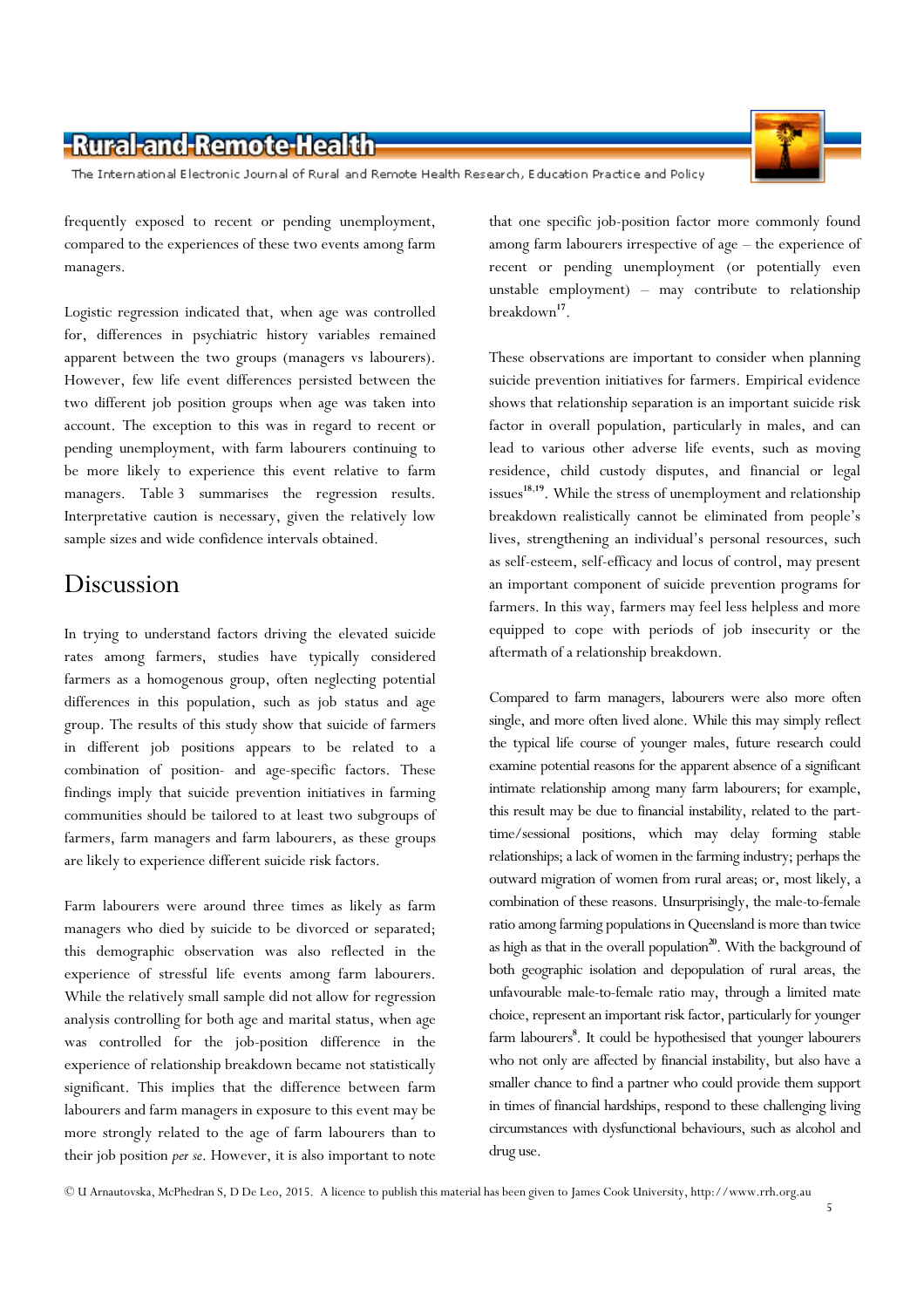

The International Electronic Journal of Rural and Remote Health Research, Education Practice and Policy

| Characteristic/event                                      | Farmers/farm      |               | Farm            |                           | $\chi^2$ | df           | $p$ value |
|-----------------------------------------------------------|-------------------|---------------|-----------------|---------------------------|----------|--------------|-----------|
|                                                           | managers $(N=78)$ |               | hands/labourers |                           |          |              |           |
|                                                           |                   |               |                 | $(N=69)$<br>$\frac{0}{0}$ |          |              |           |
| Sex                                                       | $\mathbf{N}$      | $\frac{0}{0}$ | N               |                           |          |              |           |
| Male                                                      | 72                | 92.3          | 60              | 87.0                      | 1.14     | $\mathbf{1}$ | 0.28      |
| Female                                                    | 6                 | 7.7           | 9               | 13.0                      |          |              |           |
| Marital status <sup>†</sup>                               |                   |               |                 |                           |          |              |           |
| Married/de facto                                          | 52                |               |                 | 30.8                      | 23.34    | 3            |           |
|                                                           | 10                | 66.7<br>12.8  | 20<br>26        | 40.0                      |          |              | $0.00*$   |
| Single/never married                                      | 12                | 15.4          | 18              | 27.7                      |          |              |           |
| Divorced/separated                                        | $\overline{4}$    |               |                 |                           |          |              |           |
| Widowed                                                   |                   | 5.1           | $\mathbf{1}$    | 1.5                       |          |              |           |
| Living arrangements <sup>1</sup>                          |                   |               |                 |                           |          |              |           |
| With spouse                                               | 44                | 61.1          | 12              | 19.7                      | 27.35    | 5            | $0.00*$   |
| With friends/other shared                                 | 11                | 15.3          | 13              | 21.3                      |          |              |           |
| With parents                                              | 5                 | 6.9           | 9               | 14.8                      |          |              |           |
| Alone                                                     | 10                | 13.9          | 21              | 34.4                      |          |              |           |
| Temporarily away from home                                | $\overline{2}$    | 2.8           | 6               | 9.8                       |          |              |           |
| Ethnicity                                                 |                   |               |                 |                           |          |              |           |
| Aboriginal/Torres Strait Islander (ATSI)                  | 1                 | 1.3           | 10              | 14.5                      | 8.82     | $\mathbf{1}$ | $0.00*$   |
| Non-ATSI                                                  | 74                | 98.7          | 59              | 85.5                      |          |              |           |
| Expressions of suicidality                                |                   |               |                 |                           |          |              |           |
| Communicated suicide intent in lifetime                   | 36                | 46.2          | 32              | 46.4                      | 0.00     | 1            | 0.99      |
| Communicated suicide intent in past 12 months             | 30                | 38.5          | 31              | 44.9                      | 0.63     | $\mathbf{1}$ | 0.43      |
| Suicide attempt in lifetime                               | 12                | 15.4          | 15              | 21.7                      | 0.99     | $\mathbf{1}$ | 0.32      |
| Suicide attempt in past 12 months                         | $\overline{7}$    | 9.0           | 7               | 10.1                      | 0.06     | $\mathbf{1}$ | 0.81      |
| Suicide note                                              | 28                | 35.9          | 19              | 27.5                      | 1.18     | $\mathbf{1}$ | 0.28      |
| Physical and mental illness                               |                   |               |                 |                           |          |              |           |
| Physical illness (at least one)                           | 32                | 41.0          | 14              | 20.3                      | 7.32     | $\mathbf{1}$ | $0.01*$   |
| Diagnosed mental illness (at least one)                   | 40                | 51.3          | 17              | 24.6                      | 10.95    | $\mathbf{1}$ | $0.00*$   |
| Untreated (suspected) mental illness                      | 17                | 21.8          | 14              | 20.3                      | 0.05     | $\mathbf{1}$ | 0.82      |
| Contact with a doctor for a physical condition            | 20                | 25.6          | 14              | 21.2                      | 0.39     | $\mathbf{1}$ | 0.53      |
| Contact with a mental health professional for psychiatric | 32                | 41.0          | 12              | 17.4                      | 9.75     | $\mathbf{1}$ | $0.00*$   |
| condition (last 3 months)                                 |                   |               |                 |                           |          |              |           |
| Current or past treatment for psychiatric condition       | 42                | 53.8          | 19              | 28.8                      | 9.19     | $\mathbf{1}$ | $0.00*$   |
| Problematic alcohol use                                   |                   |               |                 |                           |          |              |           |
| Yes                                                       | 5                 | 6.4           | 17              | 24.6                      | 9.56     | $\mathbf{1}$ | $0.00*$   |
| No/unknown                                                | 73                | 93.6          | 52              | 75.4                      |          |              |           |
| <b>Illicit</b> drug use                                   |                   |               |                 |                           |          |              |           |
| Yes                                                       | 6                 | 7.7           | 23              | 33.3                      | 15.20    | $\mathbf{1}$ | $0.00*$   |
| No/unknown                                                | 72                | 92.3          | 46              | 66.7                      |          |              |           |
| Prescription drug use                                     |                   |               |                 |                           |          |              |           |
| Yes                                                       | $\theta$          | $\equiv$      | 1               | 1.4                       | 1.14     | 1            | 0.29      |
| No/unknown                                                | 78                | 100.0         | 68              | 98.6                      |          |              |           |

#### Table 1: Characteristics of suicides by farm managers and farm labourers, 2000–2009

\* Statistical significance at  $p=0.05$  level.

† Cases with unknown or missing value were excluded: marital status: 4 (2.7%); living arrangement: 14 (9.5%); ethnicity: 3 (2.0%); physical condition: 3 (2.0%); current/past treatment for psychiatric condition: 3 (2.0%).

df, degrees of freedom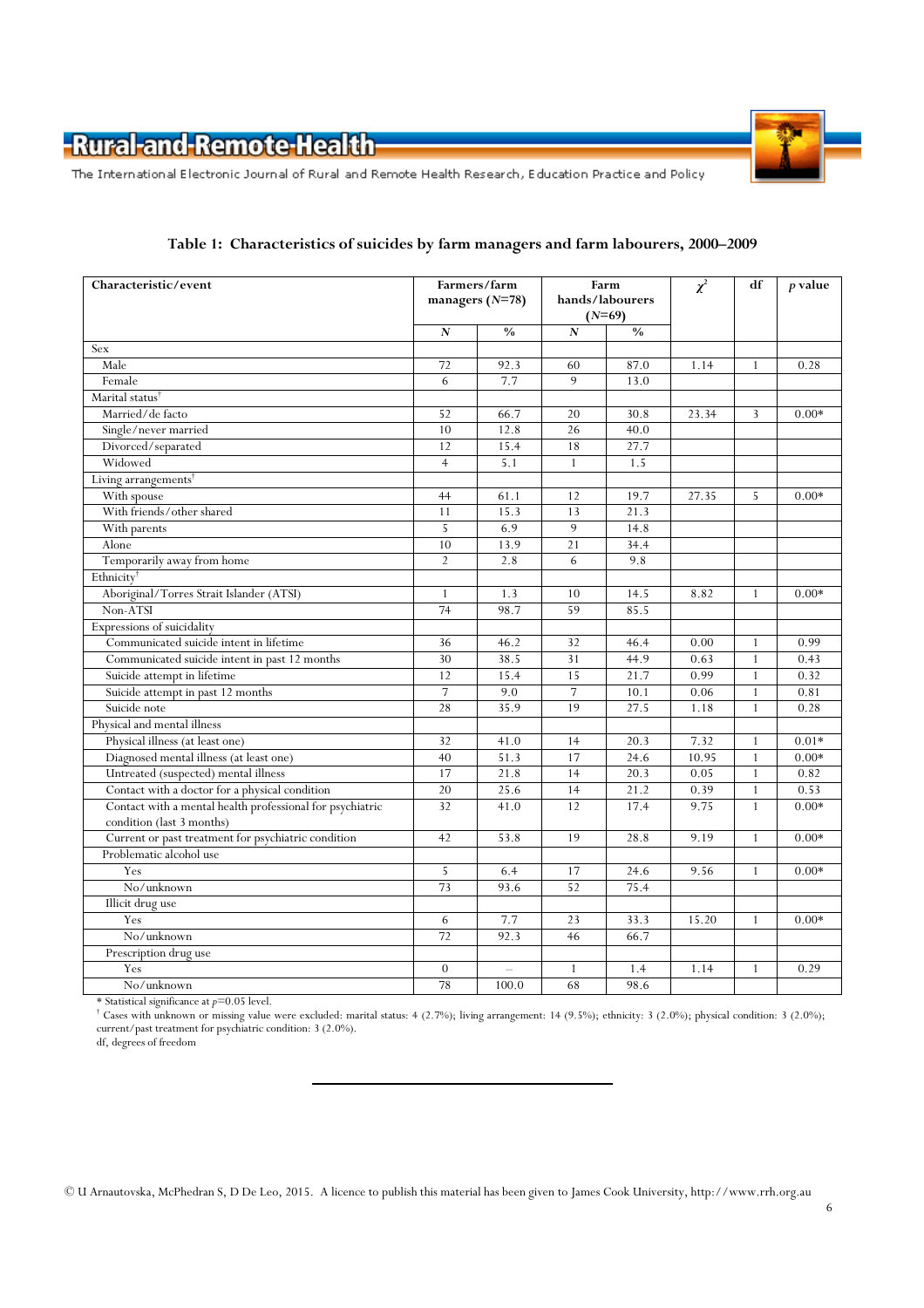

The International Electronic Journal of Rural and Remote Health Research, Education Practice and Policy

| Characteristic/event               | Farmers/farm     |                               | Farm hands/labourers |               |          |              |          |
|------------------------------------|------------------|-------------------------------|----------------------|---------------|----------|--------------|----------|
|                                    |                  | managers $(N=78)$<br>$(N=69)$ |                      |               |          |              |          |
|                                    | $\boldsymbol{N}$ | $\frac{0}{0}$                 | $\mathbf{N}$         | $\frac{0}{0}$ | $\chi^2$ | df           | p value  |
| Any life event                     |                  |                               |                      |               |          |              |          |
| Yes                                | 71               | 91.0                          | 59                   | 85.5          | 1.090    | 1            | 0.296    |
| No/unknown                         | $\overline{7}$   | 9.0                           | 10                   | 14.5          |          |              |          |
| Relationship breakdown, separation |                  |                               |                      |               |          |              |          |
| Yes                                | 9                | 11.5                          | 25                   | 36.2          | 12.556   | $\mathbf{1}$ | $0.000*$ |
| No                                 | 69               | 88.5                          | 44                   | 63.8          |          |              |          |
| Relationship conflict              |                  |                               |                      |               |          |              |          |
| Yes                                | 10               | 12.8                          | 9                    | 13.0          | 0.002    | $\mathbf{1}$ | 0.968    |
| No                                 | 68               | 87.2                          | 60                   | 87.0          |          |              |          |
| Conflict with other persons        |                  |                               |                      |               |          |              |          |
| Yes                                | 5                | 6.4                           | 10                   | 14.5          | 2.610    | $\mathbf{1}$ | 0.106    |
| No                                 | 73               | 93.6                          | 59                   | 85.5          |          |              |          |
| Bereavement                        |                  |                               |                      |               |          |              |          |
| Yes                                | 8                | 19.3                          | 9                    | 13.0          | 0.278    | $\mathbf{1}$ | 0.598    |
| $\overline{No}$                    | 70               | 89.7                          | 60                   | 87.0          |          |              |          |
| Pending legal matters              |                  |                               |                      |               |          |              |          |
| Yes                                | $\overline{7}$   | 9.0                           | 12                   | 17.4          | 2.305    | $\mathbf{1}$ | 0.129    |
| No                                 | $\overline{71}$  | 91.0                          | 57                   | 82.6          |          |              |          |
| Recent/pending unemployment        |                  |                               |                      |               |          |              |          |
| Yes                                | $\overline{2}$   | 2.6                           | 8                    | 11.6          | 4.709    | $\mathbf{1}$ | $0.030*$ |
| No                                 | 76               | 97.4                          | 61                   | 88.4          |          |              |          |
| Financial problems                 |                  |                               |                      |               |          |              |          |
| Yes                                | 14               | 17.9                          | 8                    | 11.6          | 1.162    | 1            | 0.281    |
| No                                 | 64               | 82.1                          | 61                   | 88.4          |          |              |          |
| Work/school problems               |                  |                               |                      |               |          |              |          |
| Yes                                | 14               | 17.9                          | 7                    | 10.1          | 1.821    | $\mathbf{1}$ | 0.177    |
| $\overline{No}$                    | 64               | 82.1                          | 62                   | 89.9          |          |              |          |
| 0.051<br>$\sim$ $\sim$             |                  |                               |                      |               |          |              |          |

#### Table 2: Life events history of farm managers and farm labourers, 2000–2009

 $*$  Statistical significance at  $p=0.05$  level.

df, degrees of freedom

#### Table 3: Summary of logistic regression analysis for variables distinguishing between suicide of farm managers and farm labourers, with age as a control variable

| Characteristic/event                                      |            | Step 1: Job position | Step 2: Job position and age |                |  |  |
|-----------------------------------------------------------|------------|----------------------|------------------------------|----------------|--|--|
|                                                           | Odds ratio | 95% CI               | Odds ratio                   | 95% CI         |  |  |
| Physical illness (at least one)                           | $0.37**$   | $0.17 - 0.77$        | 1.19                         | $0.47 - 3.04$  |  |  |
| Diagnosed mental illness (at least one)                   | $0.31**$   | $0.15 - 0.63$        | $0.36*$                      | $0.16 - 0.82$  |  |  |
| Contact with a mental health professional for psychiatric | $0.30**$   | $0.14 - 0.65$        | $0.38*$                      | $0.15 - 0.92$  |  |  |
| condition (last 3 months)                                 |            |                      |                              |                |  |  |
| Current or past treatment for psychiatric condition       | $0.35**$   | $0.17 - 0.69$        | $0.34**$                     | $0.15 - 0.78$  |  |  |
| Problematic alcohol use                                   | $4.77**$   | 1.66–13.76           | 3.25                         | $0.97 - 10.97$ |  |  |
| Illicit drug use                                          | $6.00**$   | $2.27 - 15.85$       | 2.68                         | $0.89 - 8.03$  |  |  |
| Relationship breakdown, separation                        | $4.36**$   | $1.86 - 10.20$       | 2.57                         | $0.97 - 6.86$  |  |  |
| Recent/pending unemployment                               | 4.98*      | $1.02 - 24.33$       | 7.88*                        | $1.22 - 50.84$ |  |  |

Job position reference group: managers

 $*$  p<0.05,  $*$  p<0.01

CI, confidence interval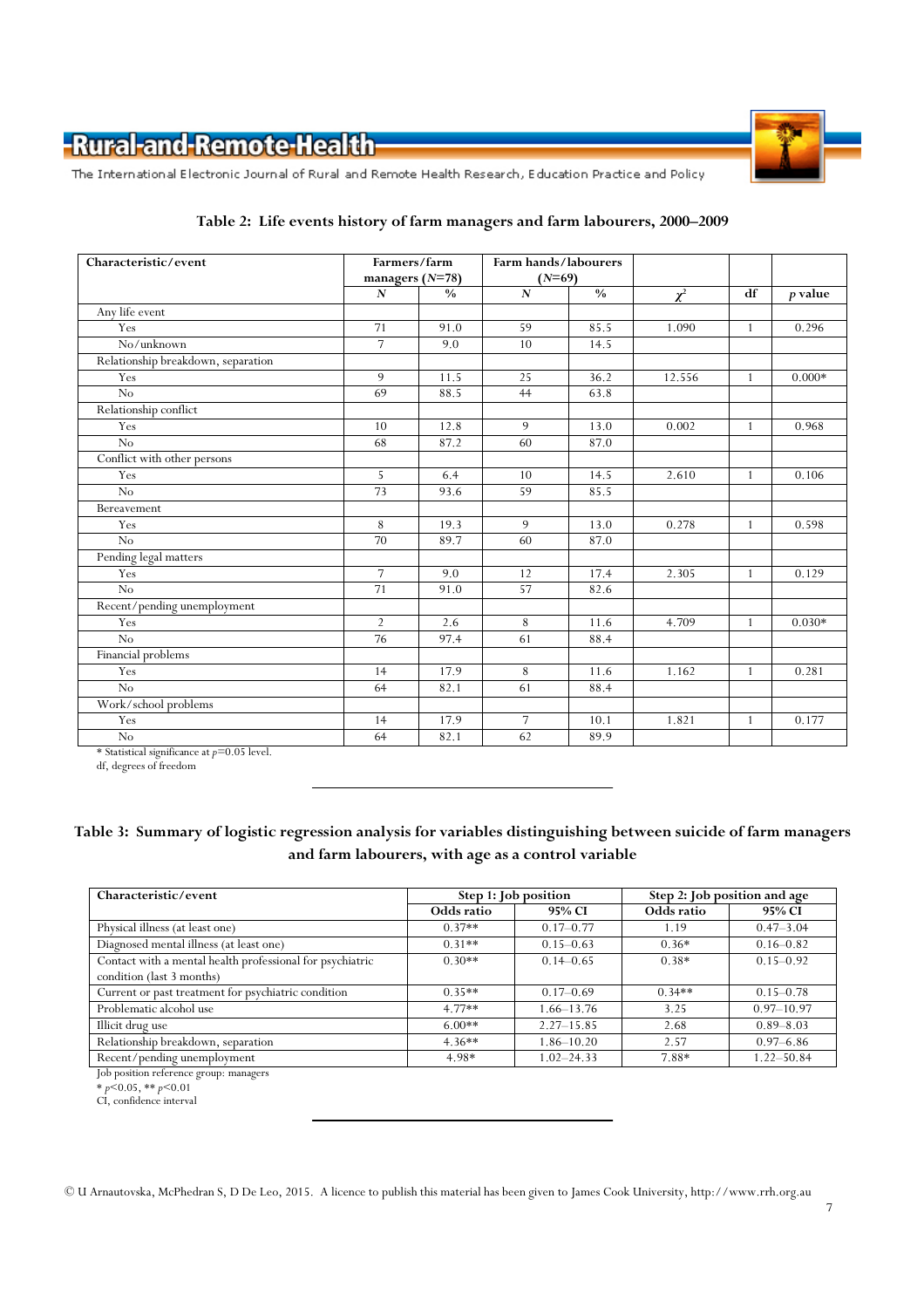

The International Electronic Journal of Rural and Remote Health Research, Education Practice and Policy

The profiles of farm labourers who died by suicide were characterised by more frequent problematic use of alcohol and drugs compared to farm managers. However, this difference disappeared when controlling for age, suggesting – in similar fashion to the observations about relationship difficulties – that farm labourers may be more likely to exhibit this characteristic due to their generally younger age, rather than their job position as such. The relatively higher use of alcohol among farm labourers who died by suicide is noteworthy also from the perspective of preventing other types of injuries, given that the impact of alcohol in explaining socioeconomic differentials between upper nonmanual employees and manual workers in both accidental and violent deaths is substantial<sup>21</sup>. In the context of evidence on the importance of alcohol use for suicide and non-suicide mortality risk among farmers $13,22$  the findings of this study additionally underline the need for strategies, policies and services that would reduce the consumption of alcohol, and also drugs, among young farmers in general and young farm labourers in particular.

It is noteworthy that farm managers who died by suicide had significantly more often at least one physical or diagnosed mental illness at the time of death, and were also more often treated by and in contact with a mental health professional shortly prior to death, compared to farm labourers. These differences persisted when age was controlled for. Given the limitations in analysis, this may indicate an influence of job position or, potentially, be a reflection of the differences in marital status between farm managers and farm labourers; for example, managers may be more likely to seek help because they are more likely to have a spouse, who may in turn encourage help-seeking behaviour. This finding has at least two implications. First, it provides empirical evidence to inform existing suicide prevention initiatives for farmers<sup>12</sup>, by highlighting the need for more sensitive suicide assessment of farm managers who have either physical or mental illness (or both)<sup>23</sup>. Specifically, the support and assistance to farmers at increased risk of suicide would need to be both appropriate to the agricultural context (eg consider specific farming-related stressors and circumstances) and provided in a manner that is

acceptable for farmers (eg considering the cultural context with prevailing masculine and stoic culture). Second, the lower levels of contact with mental health professionals among farm labourers, coupled with an absence of significant differences in levels of untreated mental illness between farm labourers and managers, appears to indicate that farm labourers may experience a somewhat different set of suicide risk factors to those of farm managers.

The types of risk factors for farm labourers may include such issues as relationship stress, lack of support networks, low integration into the community and substance misuse<sup>24</sup>. A possible community-based initiative for farm labourers at suicide risk, which would consider the apparently relatively small prevalence of physical and mental illness in this subgroup, could be creation of a 'buddy system'. This type of initiative engages the so-called 'emergent' gatekeepers, that is, community members or occupations that have not been formally trained to intervene with someone at risk of suicide, but are likely to come into contact with at-risk individuals<sup>25</sup>. Gatekeeper education has been suggested as effective in suicide prevention, and has been implemented in other at-risk, male-dominated occupations<sup>26,27</sup>.

Furthermore, given that in the current study, pending or actual job unemployment was relatively frequent in farm labourers, suicide prevention programs could be extended beyond mental health services. In this way, other service providers such as financial and employment advisers, could enable such providers to more effectively link farmers into a supportive network with more specialised services to assist them, which might be particularly relevant for younger farm labourers who are at greater risk of unemployment<sup>12</sup>.

Actively involving farm labourers in suicide prevention may be effective in reducing the risk of suicide in the context of the relatively common experience of pending or recent unemployment in this subgroup. In this way, farm labourers could be trained to pay particular attention to the wellbeing of other farm labourers, who due to the nature of their work/working conditions may be likely to be the first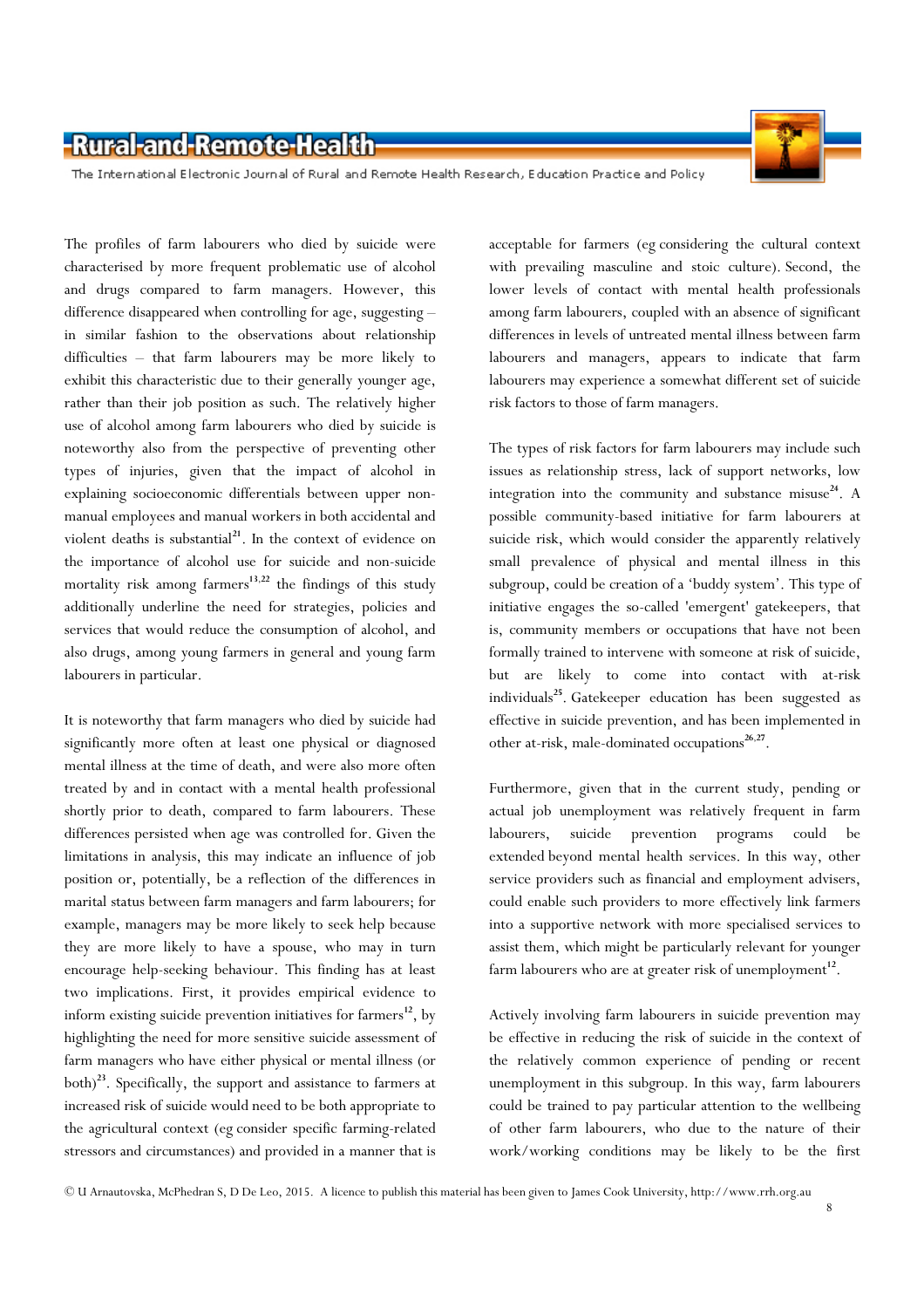The International Electronic Journal of Rural and Remote Health Research, Education Practice and Policy

workers to be made redundant in times of financial hardship in the agricultural sector. To develop suicide prevention programs for farm labourers that would appreciate their personal experiences and perspectives around suicide, future studies might need to employ qualitative methods to extend knowledge about effective suicide prevention initiatives for this at-risk group. Such knowledge might help to understand how various risk factors such as relationship stress, pending unemployment and substance misuse interact with each other, and, based on that, design appropriate interventions.

It is also reasonable to make the observation that many of the risk factors observed in this study are found among other atrisk populations, irrespective of the industry of employment, rather than being unique to the farming population. In addition, there remain notable gaps in knowledge about types of suicide prevention initiatives that are most effective in targeting these risk factors. Although the current study provides new insights into risk factors among a specific highrisk group, policy and program development clearly requires a more detailed and comprehensive evidence base if it is to be adequately informed, and the interventions suggested above should be viewed in this context.

In addition to the demographic and health-related differences between farm managers and farm labourers discussed above, the two groups in this study differed in the most prevalent suicide method. The use of firearms among on-average older farm managers is consistent with a previous study in Queensland, noting that firearms as a means of suicide were more likely to be used among older men in remote or very remote localities<sup>28</sup>. The same study showed that the choice of a suicide method is affected not only by the availability of suicide means, but also by age and location, which is in line with the use of hanging over firearms among farm labourers observed in this study. Indeed, hanging has been observed to be increasing among young males in the general population<sup>29</sup>. Given that applying a strategy such as restriction of means in preventing suicides by hanging is practically impossible (as there are numerous means that can be used to hang oneself), younger farm labourers may require other,

more targeted suicide prevention approaches (ie for individuals who are at potential or high risk).

#### **Limitations**

There is a possibility that some of the observed differences in this study may simply reflect general, community-level differences between age groups, irrespective of occupation, or also that the observed characteristics may be similar to the ones leading to suicide in the general population. Future studies could, therefore, compare an age-matched sample of farmers and non-farmers who died by suicide, in order to further distinguish between the effects of the occupation and the effect of age, and also to compare farmers who died by suicide with living controls to identify any characteristics that may be unique to farmers who die by suicide. In addition, small sample numbers of retired and unemployed farmers, and also females in the current study precluded more detailed analysis on any of these subsamples. Future research might want to replicate this study on a larger sample to better understand suicidal behaviour within these subgroups. Better recording of the job type (eg principal farmer, spouse, salaried/employed manager vs owner/farm manager, regular hired worker and seasonal/hired worker) in mortality databases may help to identify other potential job-specific risk and protective factors of suicide in farmers, to plan more tailored suicide-prevention initiatives in this high-risk occupation group<sup>30</sup>.

### Conclusions

The results of this study imply that suicide prevention strategies should take into account factors associated specifically with job position – such as recent or pending unemployment among labourers – as well as certain demographic characteristics and stressful life events which may be more strongly related to age than job position, such as relationship breakdown among younger male farmers and physical illness among older male farmers. Overall, the study suggests that suicide risk among farm labourers may be associated with being younger, single or divorced/separated,

 $\overline{9}$ 

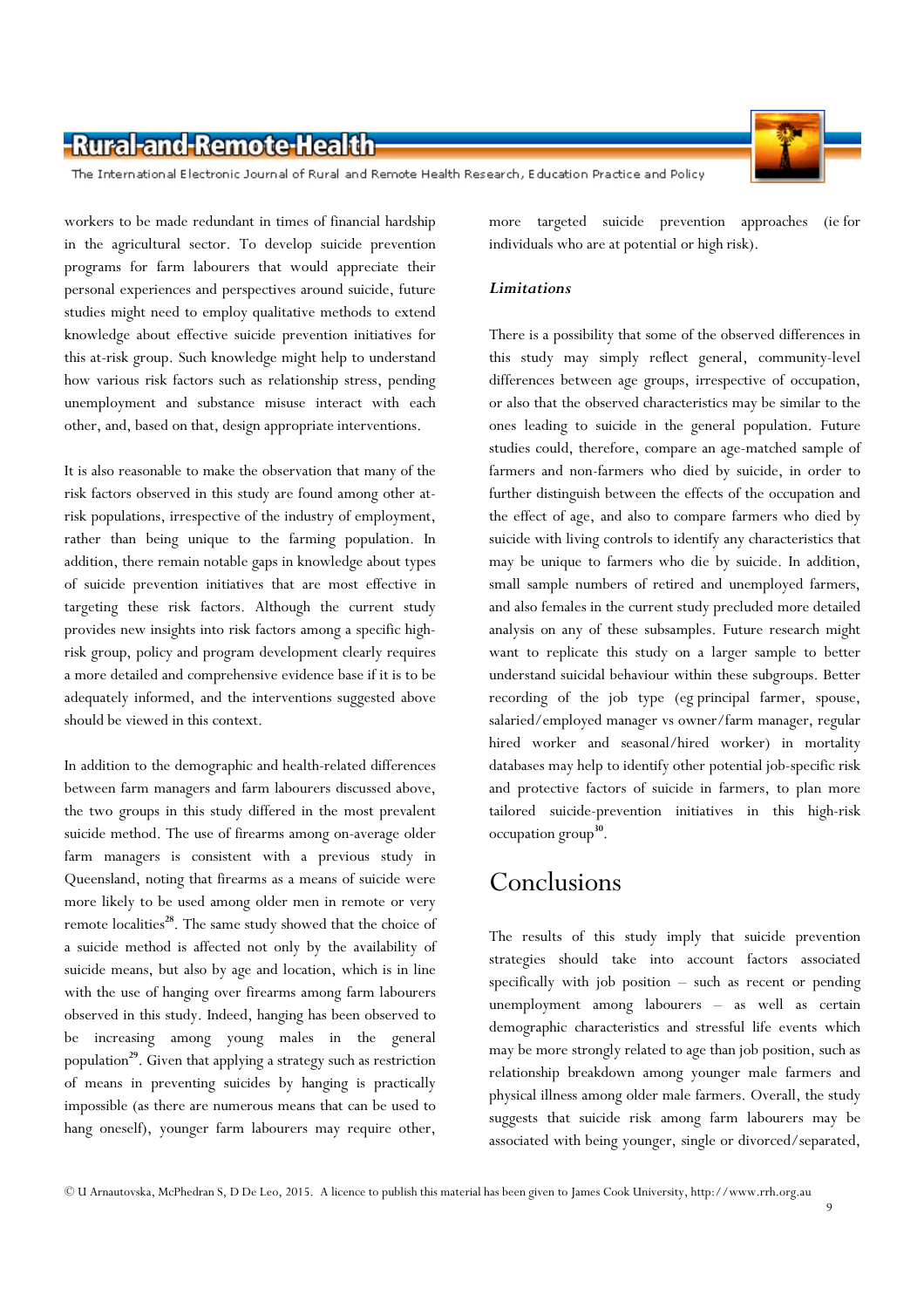The International Electronic Journal of Rural and Remote Health Research, Education Practice and Policy

living alone, and using alcohol and drugs more often than older farmers, as well as experiencing factors that may affect their integration into the community, such as job insecurity<sup>24</sup>. In contrast, farm managers may be exposed to a different set of factors that contribute to their vulnerability to suicide, such as physical and mental illness, which opens a venue for detection and intervention points at both physical health and mental health services.

# Acknowledgements

The authors gratefully thank Queensland Health/Queensland Mental Health Commission for their continuing support of the Queensland Suicide Register and acknowledge funding from the Australian Research Council (project no. LP1201000021).

# References

1. Page AN, Fragar LJ. Suicide in Australian farming, 1988-1997. Australasian Psychiatry 2002; 36(1): 81-86.

2. Andersen K, Hawgood J, Klieve H, Kõlves K, De Leo D. Suicide in selected occupations in Queensland: evidence from the State suicide register. Australian and New Zealand Journal of Psychiatry 2010; 44(3): 243-252.

3. Stallones L. Suicide mortality among Kentucky farmers, 1979– 1985. Suicide and Life-Threatening Behavior 1990; 20(2): 156-163.

4. Meneghel SN, Victora CG, Faria N, de Carvalho LA, Falk JW. Epidemiological aspects of suicide in Rio Grande do Sul, Brazil. Revista de Saúde Pública 2004; 38(6): 804-810.

5. Kelly S, Charlton J, Jenkins R. Suicide deaths in England and Wales, 1982-92: the contribution of occupation and geography. Population Trends 1995; 80: 16-25.

6. Patel V, Ramasundarahettige C, Vijayakumar L, Thakur JS, Gajalakshmi V, Gururaj G, et al. Suicide mortality in India: a nationally representative survey. Lancet 2012; 379(9834): 2343-2351.

7. Gallagher LM, Kliem C, Beautrais AL, Stallones L. Suicide and occupation in New Zealand, 2001–2005. International Journal of Occupational and Environmental Health 2008; 14(1): 45-50.

8. Hirsch JK. A review of the literature on rural suicide. Crisis: The Journal of Crisis Intervention and Suicide Prevention 2006; 27(4): 189- 199.

9. Fraser CE, Smith KB, Judd F, Humphreys JS, Fragar LJ, Henderson A. Farming and mental health problems and mental illness. International Jounral of Social Psychiatry 2005; 51(4): 340-349.

10. O'Kane G, Craig P, Sutherland D. Riverina men's study: an exploration of rural men's attitudes to health and body image. Nutrition & Dietetics 2008; 65(1): 66-71.

11. Alston M. Rural male suicide in Australia. Social Science & Medicine 2012; 74(4): 515-522.

12. Fragar LJ, Kelly B, Peters M, Henderson A, Tonna A. Partnerships to promote mental health of NSW farmers: the New South Wales Farmers Blueprint for Mental Health. Australian Journal of Rural Health 2008; 16(3): 170-175.

13. Zwerling C, Burmeister LF, Jensen CM. Injury mortality among Iowa farmers, 1980–1988: comparison of PMR and SMR approaches. American Journal of Epidemiology 1995; 141(9): 878-882.

14. Arnautovska U, McPhedran S, De Leo D. A regional approach to understanding farmer suicide rates in Queensland. Social Psychiatry and Psychiatric Epidemiology 2013; 49(4): 593-599.

15. De Leo D, Sveticic J, Kumpula EK. Suicide in Queensland 2008- 2010. Mortality rates and related data. Brisbane: Australian Institute for Suicide Research and Prevention 2013.

16. Burton RJF. Seeing through the 'good farmer's' eyes: towards developing an understanding of the social symbolic value of 'productivist' behaviour. Sociologia Ruralis 2004; 44(2): 195-215.